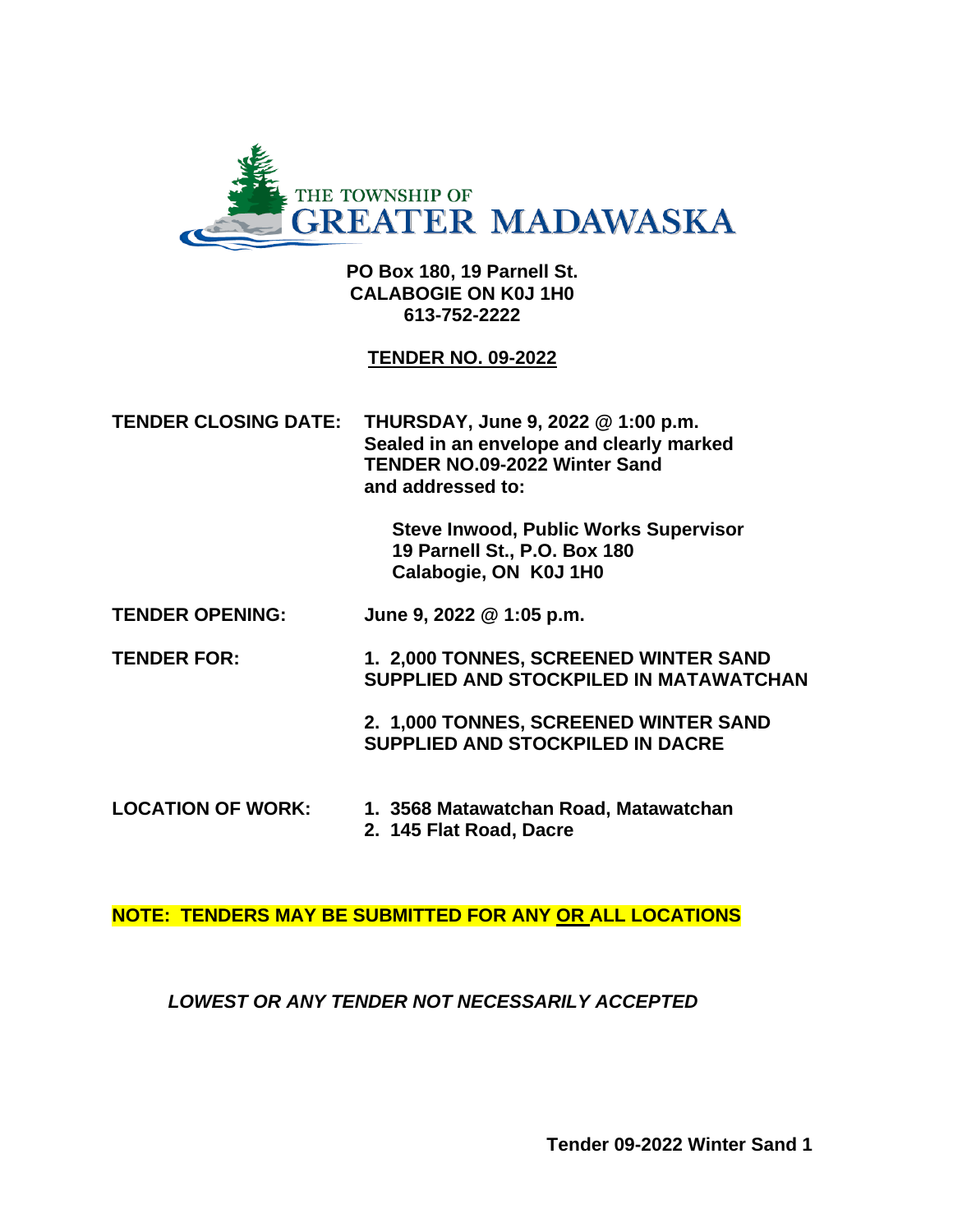| <b>SOURCE OF MATERIAL:</b>                       |                                                                                                                                                                                                                                      |  |
|--------------------------------------------------|--------------------------------------------------------------------------------------------------------------------------------------------------------------------------------------------------------------------------------------|--|
|                                                  |                                                                                                                                                                                                                                      |  |
|                                                  |                                                                                                                                                                                                                                      |  |
|                                                  |                                                                                                                                                                                                                                      |  |
| <b>TENDER DEPOSIT</b><br><b>AMOUNT INCLUDED:</b> |                                                                                                                                                                                                                                      |  |
| <b>COMPANY BIDDING:</b>                          |                                                                                                                                                                                                                                      |  |
| <b>ADDRESS</b>                                   |                                                                                                                                                                                                                                      |  |
|                                                  |                                                                                                                                                                                                                                      |  |
| <b>POSTAL CODE:</b>                              |                                                                                                                                                                                                                                      |  |
| <b>TELEPHONE:</b>                                | <u> 1989 - Johann John Harry Harry Harry Harry Harry Harry Harry Harry Harry Harry Harry Harry Harry Harry Harry Harry Harry Harry Harry Harry Harry Harry Harry Harry Harry Harry Harry Harry Harry Harry Harry Harry Harry Har</u> |  |
| <b>EMAIL:</b>                                    |                                                                                                                                                                                                                                      |  |
|                                                  |                                                                                                                                                                                                                                      |  |

The Contractor has carefully examined the conditions and specifications attached and referred to in this contract, and has carefully examined the site and work locations, and understand and accepts the said conditions and equipment and materials, except when other wise specified in the contract, to complete the work in strict accordance with said conditions.

Attached to the tender is a certified cheque, in the amount of 10% of the total tender, made payable to the Township of Greater Madawaska. The proceeds of this cheque shall, upon acceptance of the tender, constitute a deposit which shall be forfeited to the Municipality if the contractor fails to file with the Township, an execute form of the agreement for the performance of the work, in accordance with this tender, within ten (10) calendar days from the date of Acceptance of Tender.

It is agreed that the tender quantities are estimated only and may be increased or decrease by the municipality with out alteration of the tender price. However, such increases or decreases shall not exceed 20%.

This offer shall be irrevocable for a period of thirty (30) calendar days following the dates of tender opening.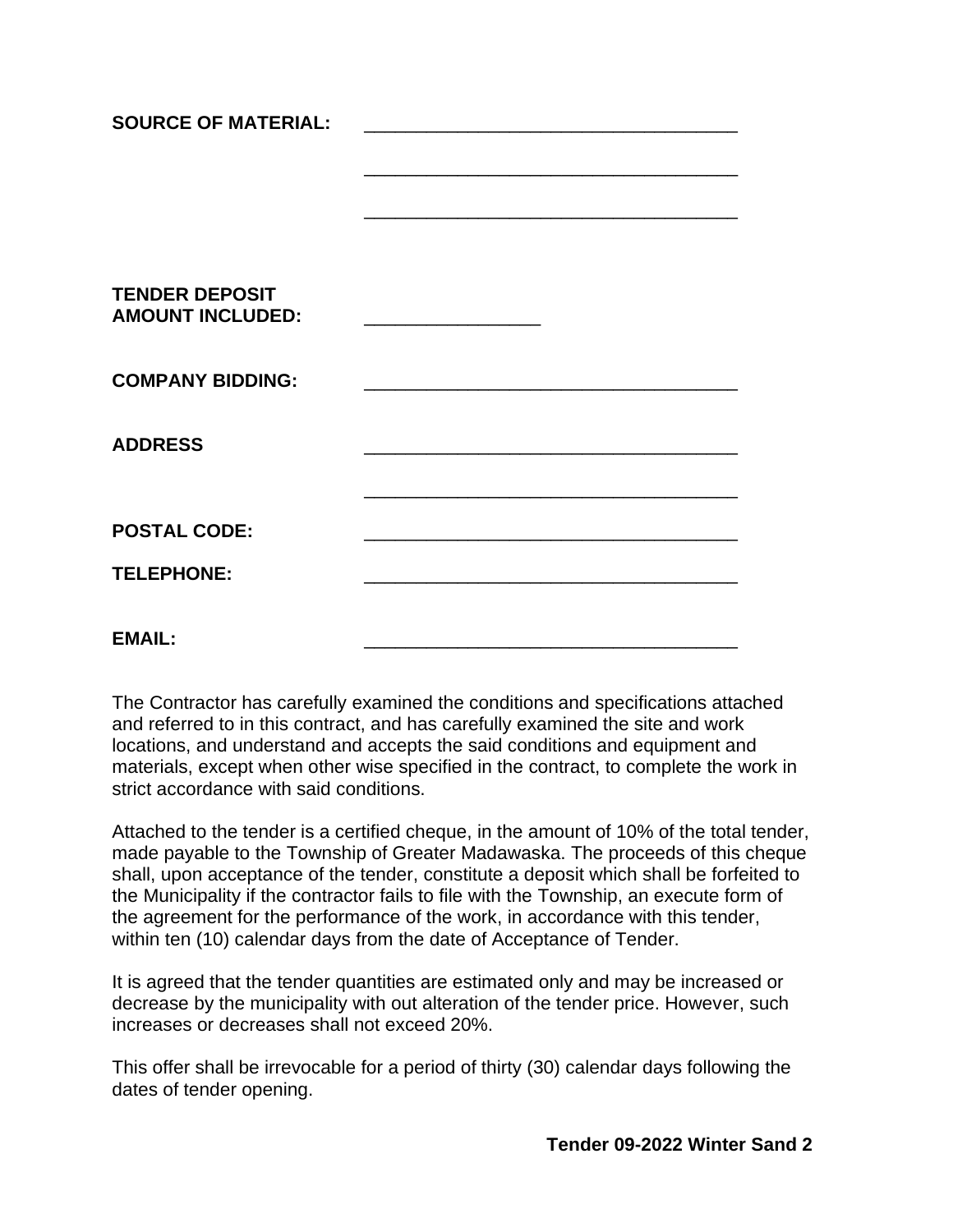# **I/We (the Contractor) promise to perform the work without undue delay and**

| Complete the work by:                                                         |  |  |  |  |  |
|-------------------------------------------------------------------------------|--|--|--|--|--|
| (Calabogie Location date to be discussed with successful bidder)              |  |  |  |  |  |
| Name of Individual or Firm:<br>(Hereafter referred to as the<br>"Contractor") |  |  |  |  |  |
| <b>Address:</b>                                                               |  |  |  |  |  |
| <b>Signature of Person</b><br><b>Signing for Firm:</b>                        |  |  |  |  |  |
| Date:                                                                         |  |  |  |  |  |
| <b>Office of Person</b><br><b>Signing for Firm:</b>                           |  |  |  |  |  |
| <b>Witness or Firm Seal:</b>                                                  |  |  |  |  |  |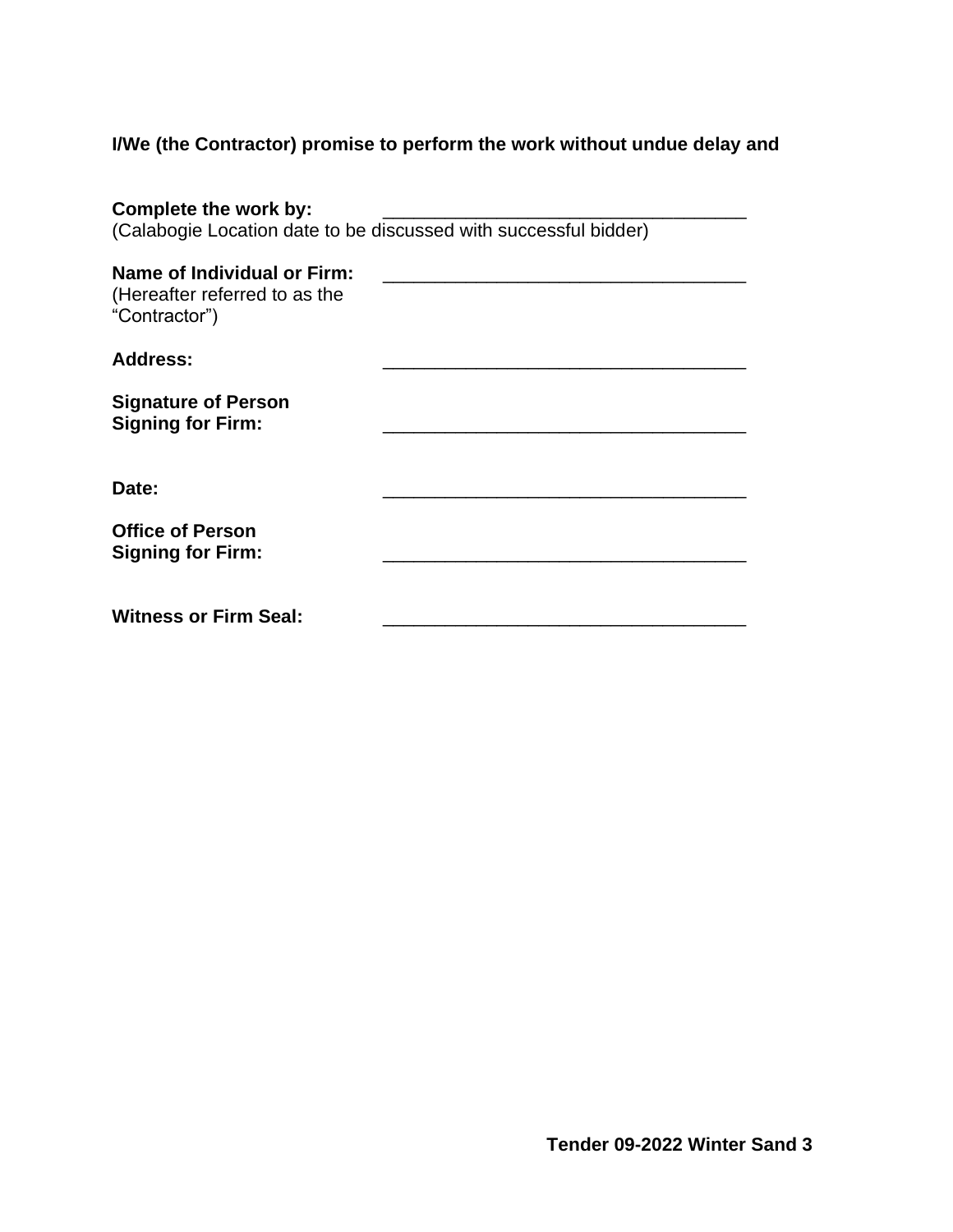# **TENDERING PROCEDURES**

- 1. All inquiries, concerning the tender, prior to the tender closing, shall be directed to Steve Inwood, Public Works Supervisor at 613-752-2222 Ext 201 or emailed to sinwood@greatermadawaska.com.
- 2. Notification of Acceptance of Tender will be by telephone and written form of the notice, to the address of the Contractor used on the bid forms. The date of Acceptance shall be deemed to be the date of receipt of the Acceptance Notice by the contractor.
- 3. A tender may be voided by superseding it with a later tender or letter of withdrawal, prior to the closing date and time.

# **TENDERING REQUIREMENTS**

- 1. A certified cheque, made payable to the Township of Greater Madawaska, in the amount of 10% of the total tender must be submitted with the tender. Deposit cheques of unsuccessful bidders will be returned within ten (10) calendar days of the tender opening. The cheque of the successful bidder shall be retained until the Township's acceptance of the complete work.
- 2. The bidder is not required to submit a price for both work locations. Tenders may be awarded by bid amount for each location
- 3. The successful bidder may file with the Township, a complete Performance Bond. The Bond shall be signed and sealed by a recognized bonding company, in the amount of 100% of the total estimated tender. Upon receipt of such a bond, the Township will return the contractors tender deposit cheque.
- 4. The successful bidder shall deliver a certified copy of the Firm's Public Liability and Property Damage Insurance Policy for the works, within ten (10) calendar days of receiving the Acceptance Notice. Coverage shall be at least \$5,000,000. per accident in the name of the Township. Failure to provide such proof shall result in cancellation of the Contract and forfeiture of the bid deposit.
- 5. The successful bidder shall also deliver proof of Workplace Safety and Insurance Board coverage and CVOR within ten (10) calendar days of receiving the Acceptance Notice.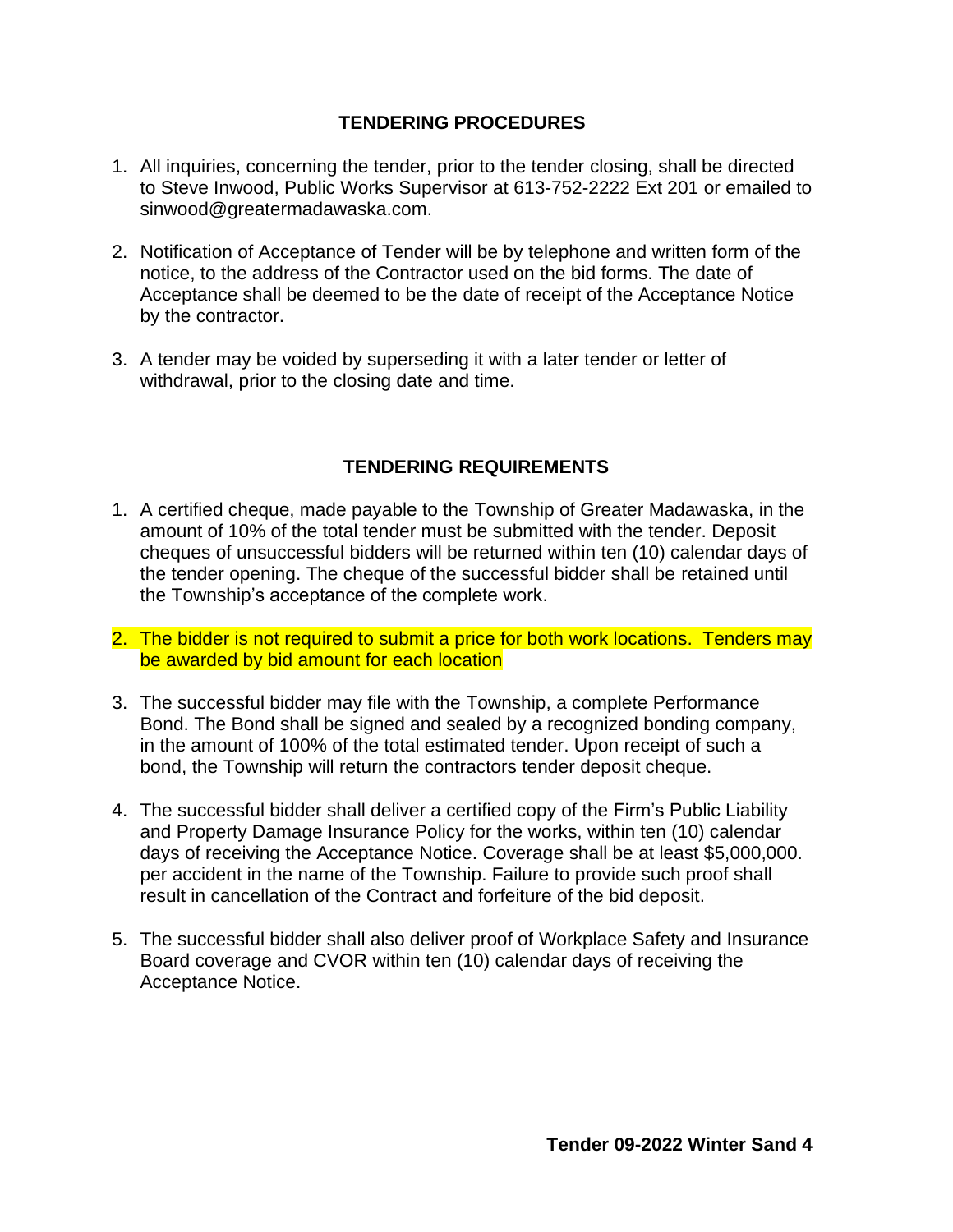# **BASIS OF REJECTION OF TENDER**

Tenders not conforming to the following requirements will be disqualified:

- 1. Tender must be legible, in ink or by printer.
- 2. Tender must be in possession of the Township by the closing date and time.
- 3. Tender must be on form provided.
- 4. Tender must be signed and sealed by an authorized official of the bidding organization. A joint tender must be signed and sealed by each company.
- 5. Tender must not be restricted or modified in any way.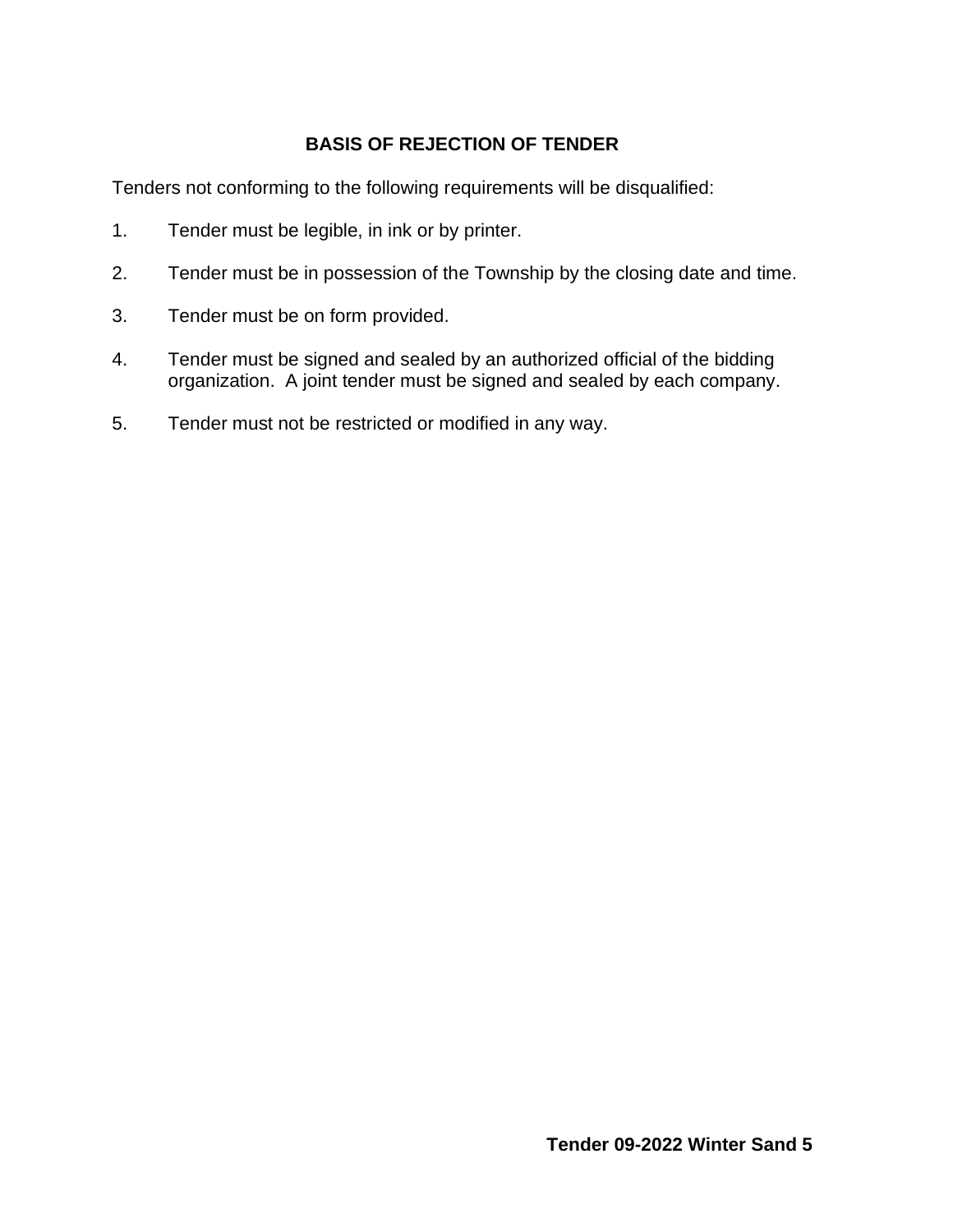### **GENERAL CONDITIONS**

#### **1. Ontario Provincial Standard Specifications and Form M-100**

Form M-100 "General Conditions of Contract" and the Ontario Provincial Standard Specifications listed below apply on this contract, unless otherwise stated in the tender documents. The particular revision in effect at the time the contract is advertised shall apply. Where further detail or clarification is required reference shall be made to the appropriate Ontario Provincial Standard Specification or to Form M-100. Copies may be obtained from the Ministry of Transportation in Downsview, Ontario.

- (i) OPSS FORM 314 CONSTRUCTION SPECIFICATION FOR UNTREATED GRANULAR SUBBASE, BASE, SURFACE, SHOULDER, BITUMINOUS PAVEMENT, EDGE RAMPING AND STOCKPILING.
- (ii) OPSS FORM 502 CONSTRUCTION SPECIFICATION FOR WEIGHING OF MATERIALS.
- (iii) OPSS FORM 1001 MATERIAL SPECIFICATION FOR AGGREGATES – GENERAL.
- (iv) OPSS FORM 1010 MATERIAL SPECIFICATION FOR AGGREGATES – GRANULAR A,B,C,D, 16mm CRUSHED TYPE B, AND SELECT SUBGRADE MATERIAL.

### **2. Payment, Holdback and Completion**

The Township shall remit payment to the Contractor upon receipt of an invoice and the Public Works Supervisor's approval of all works in accordance with this tender have been completed..

The Contractor agrees not to seek approval for "Substantial Completion" of the contract, nor approval for "Completion" of a subcontracted portion of the Contract. Only approval for "Completion" of the entire Contract will be sought by the Contractor.

### **3. Performance Evaluation**

Failure to execute the contract in a competent manner shall result in the bidder's disqualification from bidding on the Township's contracts for a period of two (2) years.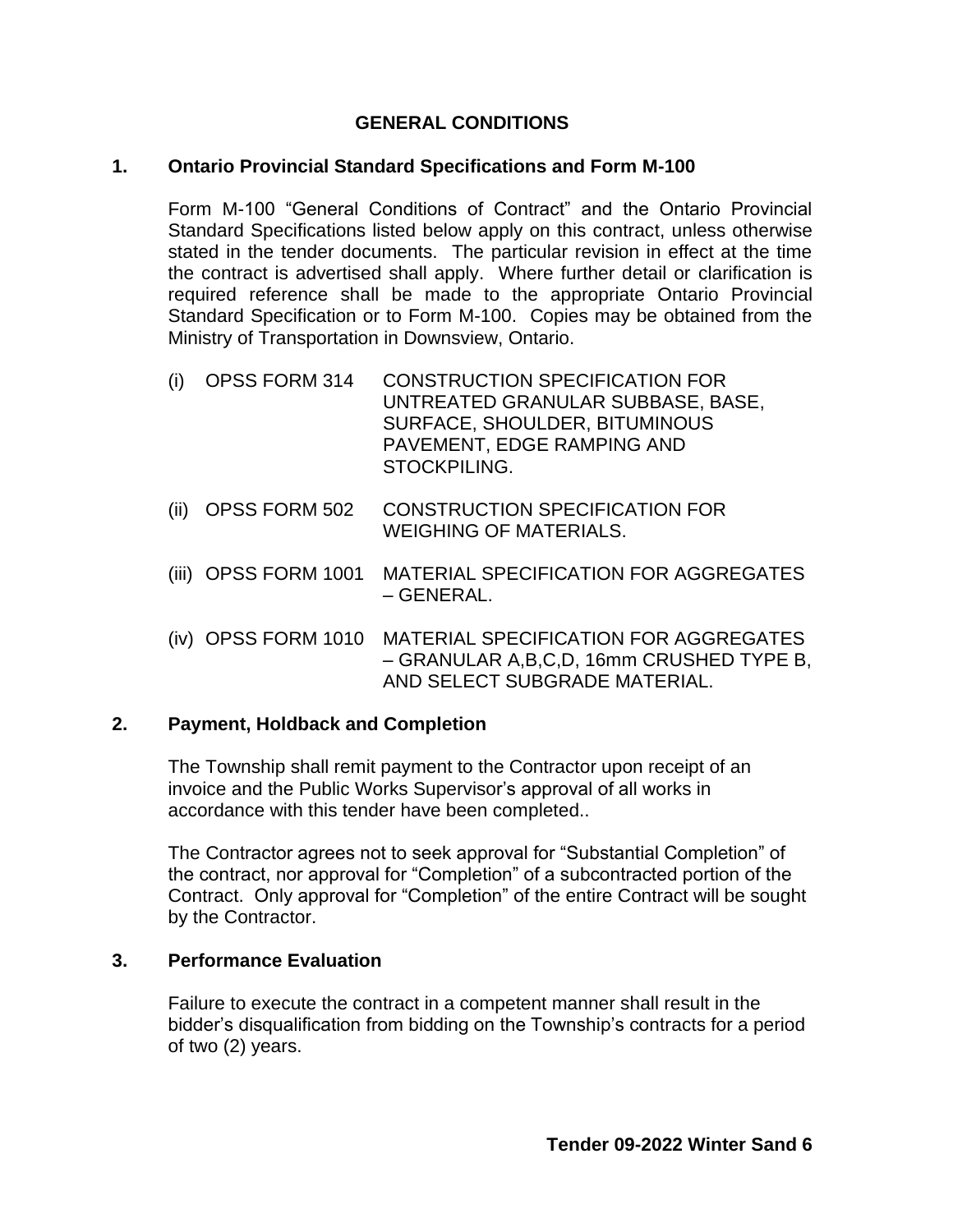### **4. Engineer, Authority, Ministry and Township**

The terms Corporation, Inspector, Engineer, Authority and Ministry shall be deemed to be the Township.

# **CONSTRUCTION**

#### **1. Materials/Stockpiling**

Granular particles musty satisfy the requirements of Table 1 – Gradation Requirements and OPSS Forms 314, 1001 and 1010. Stockpiling shall conform to the requirements of OPS Form 1001.

## **MEASUREMENT FOR PAYMENT**

#### **1. Granular Materials**

#### **Tonne Measurement**

The method of weighing shall be in accordance with OPSS Form 502. In addition, where a scale is found to be excess of Canada Weights and Measures Act (0.1% on indicated load for a permanent scale and 0.2% on indicated load for a portable scale), but not more than three times the Limits of Error, the scale may continue to be used for no more than 48 hours. Where the scale is in error by more than three times the Limits of Error, weighing of material on the scale must cease immediately.

### **BASIS OF PAYMENT**

Payment at the Contract price shall be compensation in full for performing the work specified in the tender item and for the supply of all labour, equipment and materials, except as otherwise provided in the tender, necessary to compete the work to the satisfaction of the Township.

# **COMPLETION DATE**

The Contractor shall complete the work by **October 28 th, 2022.** 

If the time limit above is not sufficient to permit completion by the Contractor working a normal number of hours, the Contractor shall make changes to permit the work to be completed by the above date. Additional costs incurred shall be deemed to be included in the price bid for the works. If the work is not complete by the above date, or by an amended date allowed by an approved extension of time then the Contractor agrees to pay the Township a sum of **\$300.00 per calendar day, for each day's delay in finishing the work, as liquidated damages.**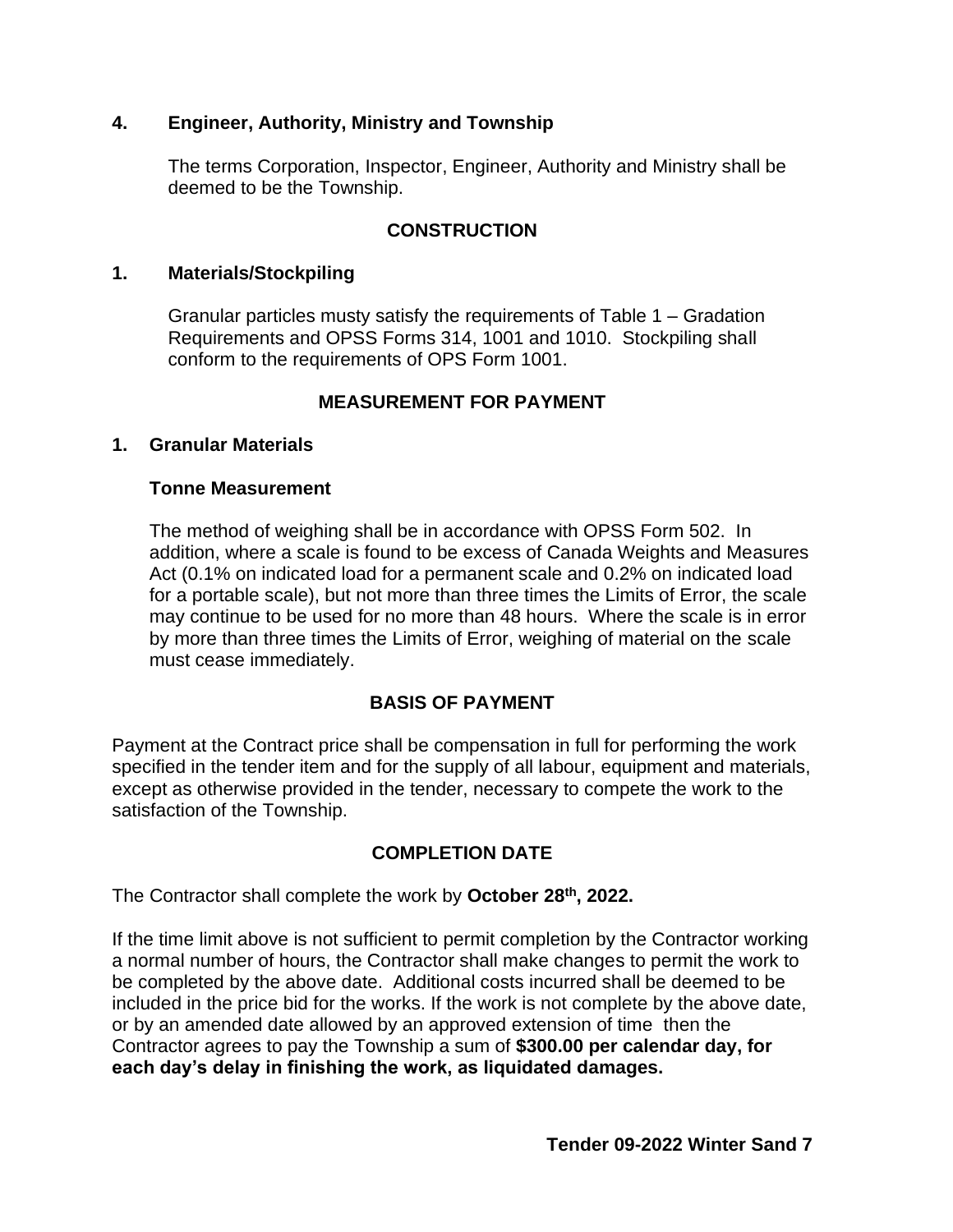### **SCREENED WINTER SAND SPECIAL PROVISIONS**

- 1. After commencing the contract, the contractor must maintain a minimum production rate of 1,000 tonnes (ton) per day, and this rate must be maintained as a continuous operation throughout the contracted work. Work shall be carried out during regular work days only, between hours 7:00 am and 6:00 pm Monday to Friday.
- 2. A stockpiling conveyor (stacker) with a minimum length of 65 feet shall be supplied by the contractor for stockpiling the sand. The loads of sand shall be dumped or fed directly in the conveyor upon their arrival, stockpiling of more than one or two loads onto the ground at a time shall not be allowed.
- 3. The Township shall supply the load checker and road salt. The contractor will be required to supply a loader and operator for treating the sand. Where the contractor has an automatic printout scale, the Township reserves the right to use that system along with contractor tickets (OPSS. 502) and therefore shall not supply a weighman. However, regular scale checks by the Township shall apply.
- 4. This contract must meet or exceed all MTO standards and specifications for the supply and stockpiling of Screened Winter Sand. The following forms and specifications can be obtained from the Ministry office in Ottawa. OPPS. 502, 503, 532, 1001, 1004 and 2502.
- 5. Sand shall conform to the following physical requirement: When tested in conformance with the attrition test, as described in the MTO Laboratory Testing Manual Test Number LS-611, the loss for natural sand shall not exceed 9 percent by mass and for manufactured sand 14 percent by mass.
- 6. All costs of material, equipment labour, weigh scales, hauling and stockpiling shall be included in the unit price of this contract.
- 7. Sand for this Contract must be supplied from an aged stockpile which had a period of drying time. Delivery directly from a fresh pit bank will not be allowed.
- 8. For additional information please contact the Public Works Supervisor, Steve Inwood at 613-752-2222 Ext 201.

**Signature of Contractor**

\_\_\_\_\_\_\_\_\_\_\_\_\_\_\_\_\_\_\_\_\_\_\_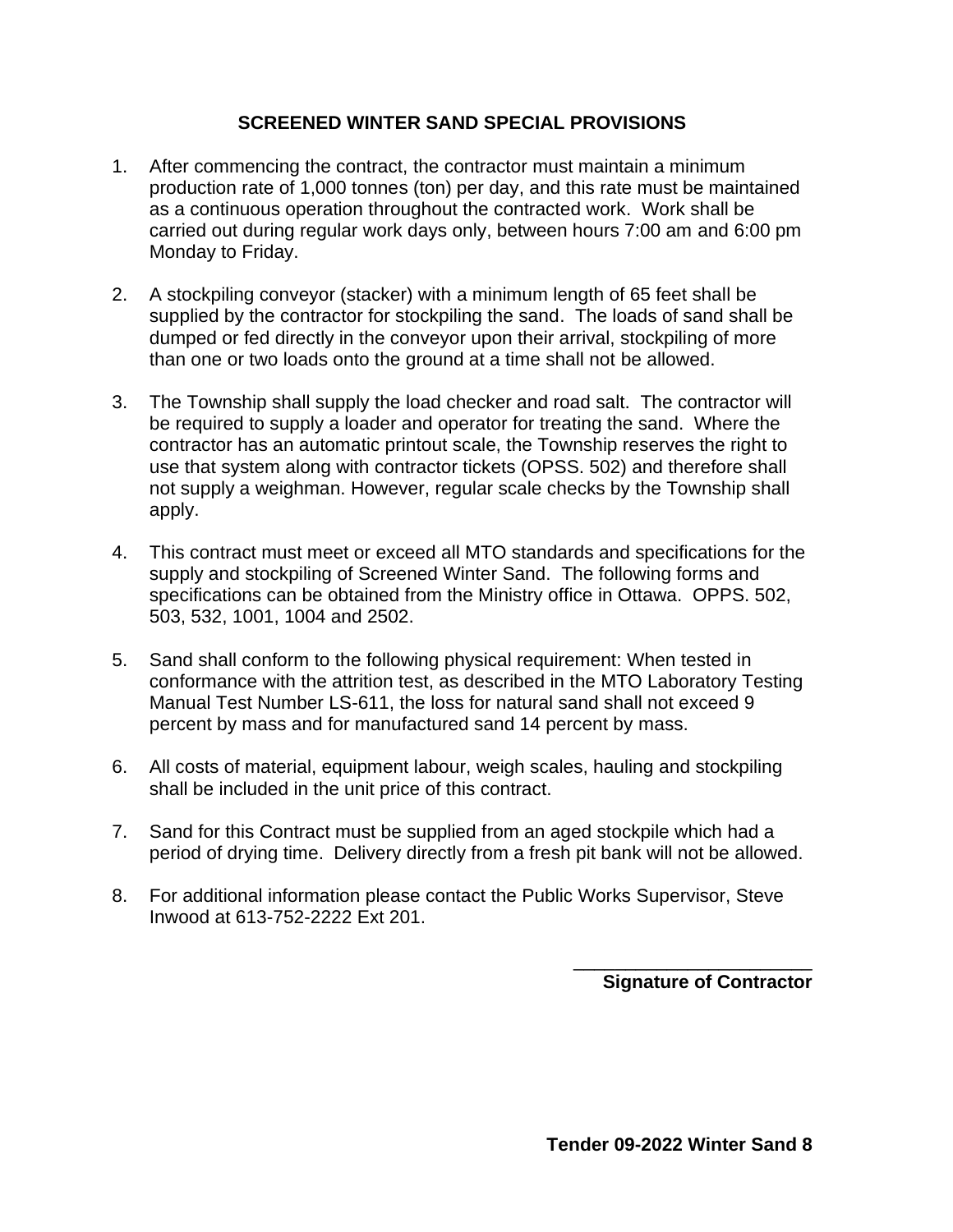| <b>ITEM</b> | <b>ITEM DESCRIPTION</b>                            | <b>UNIT</b>  | <b>QUANTITY</b> | <b>UNIT</b>  | <b>TOTAL</b> |
|-------------|----------------------------------------------------|--------------|-----------------|--------------|--------------|
| NO.         |                                                    |              |                 | <b>PRICE</b> |              |
|             | <b>SCREENED WINTER SAND</b>                        |              |                 |              |              |
| 1.          | Supplied and stock-piled in yard<br>In Matawatchan | <b>TONNE</b> | 2,000           |              |              |
|             | <b>SCREENED WINTER SAND</b>                        |              |                 |              |              |
| 2.          | Supplied and stock-piled in yard                   | <b>TONNE</b> | 1,000           |              |              |
|             | In Dacre                                           |              |                 |              |              |

**SUB-TOTAL: \_\_\_\_\_\_\_\_\_\_\_\_\_\_\_\_\_\_\_\_\_\_\_\_\_\_\_\_\_\_\_\_\_\_**

**TOTAL HST: \_\_\_\_\_\_\_\_\_\_\_\_\_\_\_\_\_\_\_\_\_\_\_\_\_\_\_\_\_\_\_\_\_\_**

**TOTAL TENDER: \_\_\_\_\_\_\_\_\_\_\_\_\_\_\_\_\_\_\_\_\_\_\_\_\_\_\_\_\_\_\_\_\_\_**